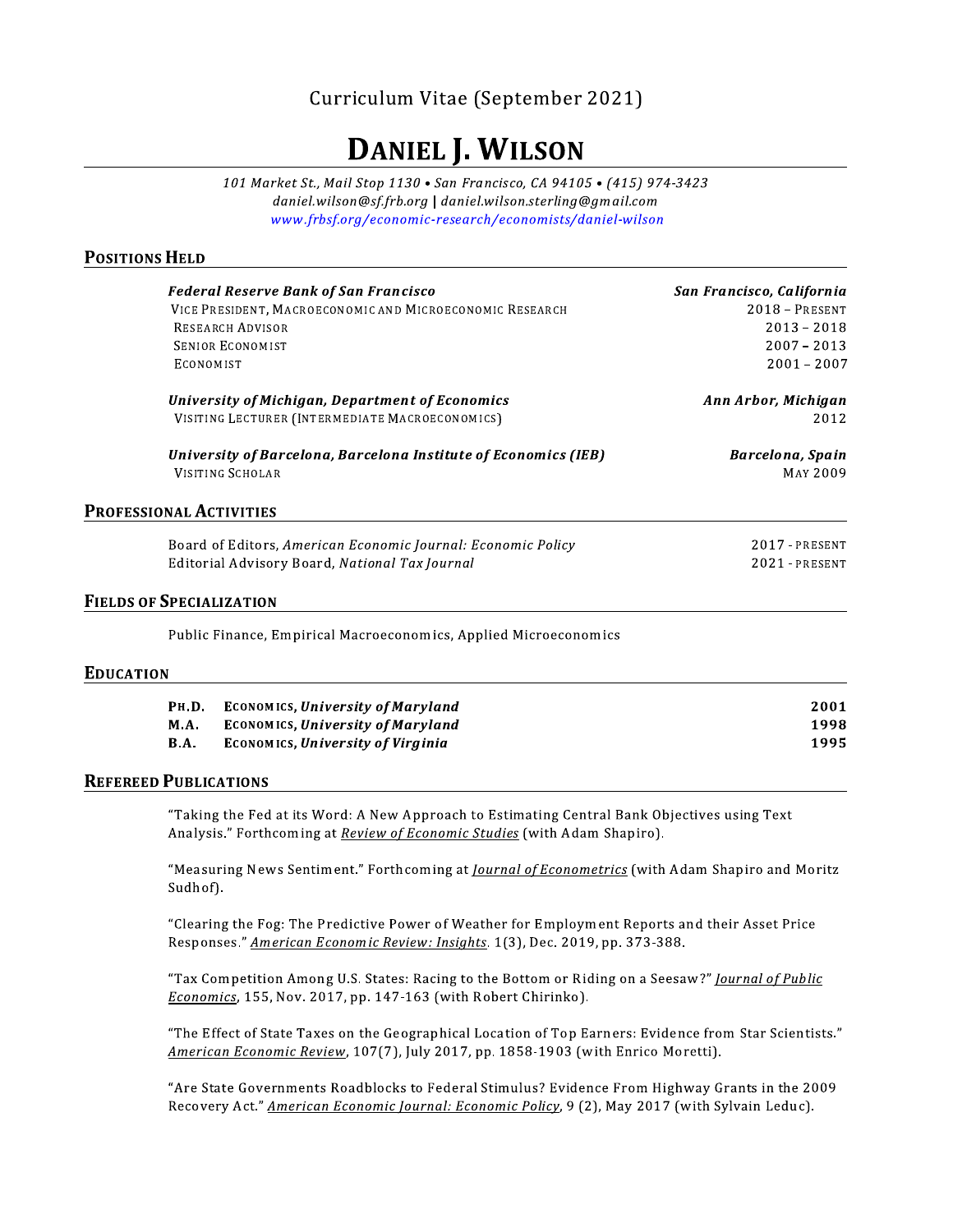"State Incentives for Innovation, Star Scientists and Jobs: Evidence from Biotech." Journal of Urban Economics, 79 (1), January 2014, pp. 20-38 (with Enrico Moretti).

"Roads to Prosperity or Bridges to Nowhere? Theory and Evidence on the Impact of Public Infrastructure Investment." NBER Macroeconomics Annual, 2012, Vol. 27 (2013), Daron Acemoglu, Jonathan Parker, and Michael Woodford, editors, pp. 89-142 (with Sylvain Leduc).

"Relative Status and Well-Being: Evidence from U.S. Suicide Deaths." Review of Economics and Statistics, 95 (5), December 2013, pp. 1480-1500 (with Mary Daly and Norm Johnson).

"Fiscal Spending Jobs Multipliers: Evidence from the 2009 American Recovery and Reinvestment Act." American Economic Journal: Economic Policy, 4(3), August 2012, pp. 251-282.

"Dark Contrasts: The Paradox of High Rates of Suicide in Happy Places." Journal of Economic Behavior and Organization, 80 (3), December 2011, pp. 435-442 (with Andrew Oswald, Mary Daly, and Stephen Wu).

"Can Lower Taxes Be Bought? The Role of Business Rent-Seeking in Tax Competition Among U.S. States." National Tax Journal, 63(4, Part 2), Dec. 2010, pp. 967-994 (with Robert Chirinko).

"Beggar Thy Neighbor? The In-State, Out-of-State, and Aggregate Effects of R&D Tax Credits." Review of Economics and Statistics, 91(2), May 2009, pp. 431-36.

"Happiness, Unhappiness, and Suicide: An Empirical Assessment." Journal of the European Economic Association, 7 (2-3), April 2009, pp. 539-49 (with Mary Daly).

"IT and Beyond: The Contribution of Heterogeneous Capital to Productivity." Journal of Business and Economic Statistics, 27(1), Jan. 2009, pp. 52-70.

"State Investment Tax Incentives: A Zero-Sum Game?" *Journal of Public Economics* 92(12), Dec. 2008, pp. 2362-2384 (with Robert Chirinko).

"Investment Behavior of U.S. Firms over Heterogeneous Capital: A Snapshot." Review of Income and Wealth 54 (2), June 2008, pp. 269-78.

"What Do We Know about the Interstate Economic Effects of State Tax Incentives?," Georgetown *Journal of Law and Public Policy IV* (1), Winter 2006, pp. 133-64 (with Kirk Stark).

"Importing Technology," Journal of Monetary Economics 51(1), Jan. 2004 (with Francesco Caselli).

"Quantifying Embodied Technological Change," Review of Economic Dynamics 7(1), January 2004, pp. 1-26 (with Plutarchos Sakellaris).

"Embodying Embodiment in a Structural, Macroeconomic Input-Output Model," Economic Systems Research 15(3), September 2003, pp. 371-98.

"Is Embodied Technological Change the Result of Upstream R&D? Industry-Level Evidence," Review of Economic Dynamics 5, April 2002, pp. 285-317.

"Estimating Returns To Scale: Lo, Still No Balance," Journal of Macroeconomics 22(2), Spring 2000, pp. 285-314.

#### **WORKING PAPERS**

"Taxing Billionaires: Estate Taxes and the Geographical Location of the Forbes 400." FRBSF Working Paper 2019-25, Oct. 2019 (with Enrico Moretti). R&R at American Economic Journal: Economic Policy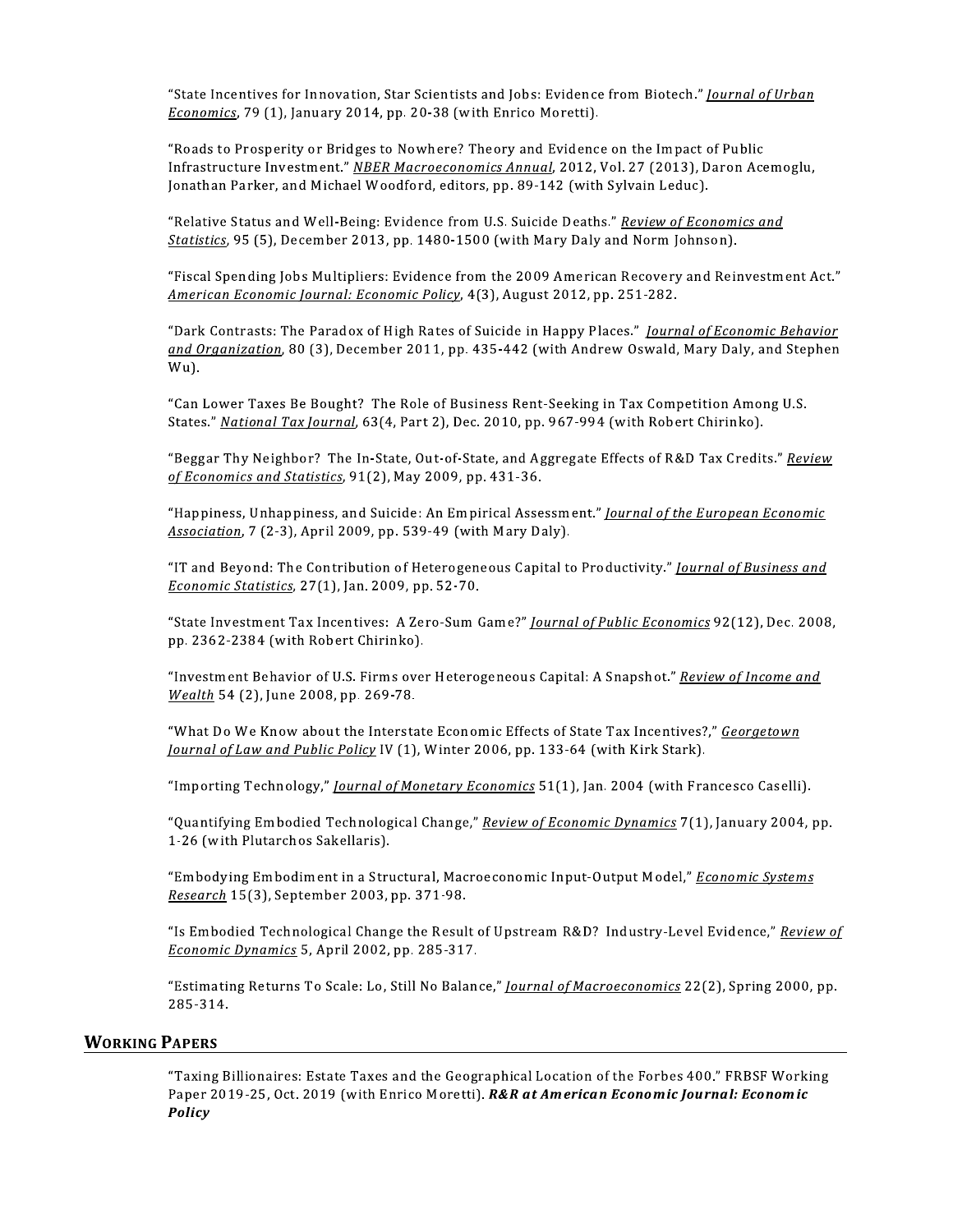"Fiscal Foresight And Real Distortions To Firm Behavior: Anticipatory Dips And Compensating Rebounds." June 2021 (with Robert Chirinko). Under Submission

"An Econometric Model for Forecasting Local and National Infectious Disease Spread Applied to the First Year of COVID-19," Unpublished manuscript, July 2021.

"Weather, Social Distancing, and the Spread of COVID-19." FRBSF Working Paper 2020-23, Aug. 2020.

"Job Creation Tax Credits, Fiscal Foresight, and Job Growth: Evidence from U.S. States." FRBSF Working Paper 2010-25, February 2016 (with Robert Chirinko).

"Inequality and Mortality: New Evidence on an Old Question." FRBSF Working Paper 2013-13, May 2013. (with Mary Daly).

"A State Level Database for the Manufacturing Sector: Construction and Sources." FRBSF Working paper 2009-21, October 2009 (with Robert Chirinko).

# **WORK IN PROGRESS**

"The Local Economic Impact of Natural Disasters" (with Brigitte Roth Tran). Presented at 2018 Federal Reserve Regional Analysis conference, 2019 AERE Annual Meetings, 2020 AEA and IIPF Meetings, Cornell University, 2021 NBER Summer Institute.

"Climate Change and the Future Geography of Jobs in the United States" (with Sylvain Leduc)

"The Cross-Geographical Phillips Curve" (with Sylvain Leduc)

#### **OTHER PUBLICATIONS**

"Comparing News Sentiment in the Time of COVID-19 to the 2008 Financial Crisis," SF Fed Blog 2020 (with Shelby Buckman and Adam Shapiro)

"The COVID-19 Fiscal Multiplier: Lessons from the Great Recession," FRBSF Economic Letter 2020-13

"News Sentiment in the Time of COVID-19," FRBSF Economic Letter 2020-08 (with Shelby Buckman, Adam Shapiro, & Moritz Sudhof)

"The Evolution of the FOMC's Explicit Inflation Target," FRBSF Economic Letter 2019-12 (with Adam Shapiro)

"Does Ultra-Low Unemployment Spur Rapid Wage Growth?" FRBSF Economic Letter 2019-02(with Sylvain Leduc and Chitra Marti)

"Fiscal Policy in Good Times and Bad" FRBSF Economic Letter 2018-18 (with Tim Mahedy).

"Has the Wage Phillips Curve Gone Dormant?" FRBSF Economic Letter 2017-30 (with Sylvain Leduc).

"What's in the News? A New Economic Indicator" FRBSF Economic Letter 2017-10 (with Adam Shapiro).

"How Important Is Information from FOMC Minutes?" FRBSF Economic Letter 2016-37 (with Fernando Nechio).

"Clearing the Fog: The Effects of Weather on Jobs," FRBSF Economic Letter 2016-29 (with Catherine van der List).

"Residual Seasonality and Monetary Policy," FRBSF Economic Letter 2015-27 (with Glenn Rudebusch and Ben Pyle).

"The Puzzle of Weak First-Quarter GDP Growth" FRBSF Economic Letter 2015-16 (with Glenn Rudebusch and Tim Mahedy).

"Competing for Jobs: Local Taxes and Incentives" FRBSF Economic Letter 2015-06.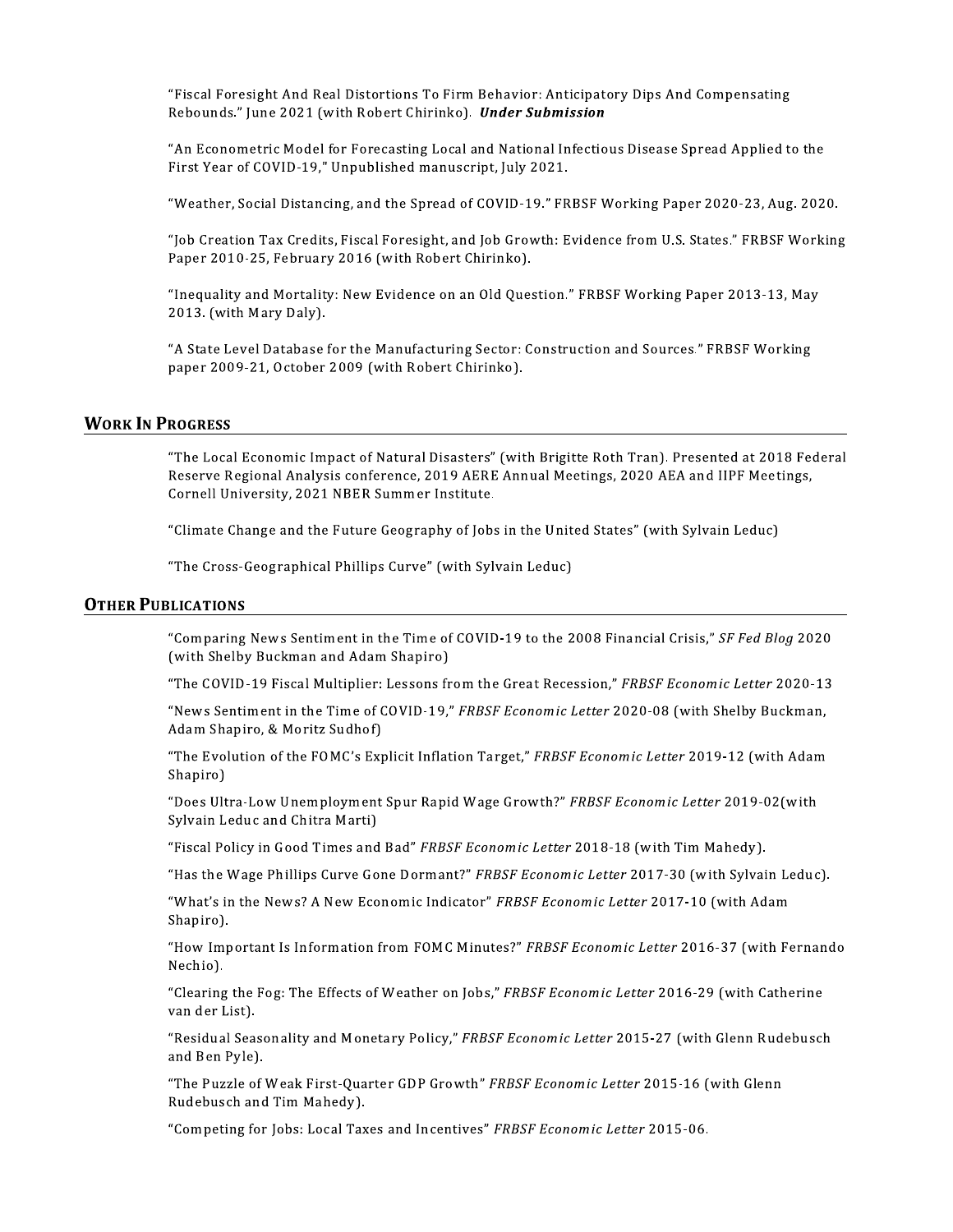"Infrastructure Spending as Fiscal Stimulus: Assessing the Evidence." Review of Economics and Institutions, 5 (1), Winter 2014, pp. 1-24 (with Sylvain Leduc).

"Innovation and Incentives: Evidence from Biotech" FRBSF Economic Letter 2014-37 (with Enrico Moretti).

"Fueling Road Spending with Federal Stimulus" FRBSF Economic Letter 2014-25 (with Sylvain Leduc).

"Taxes, Transfers, and State Economic Differences" FRBSF Economic Letter 2013-36 (with Israel Malkin).

"Fiscal Headwinds: Is the Other Shoe About to Drop?" FRBSF Economic Letter 2013-16.

"Highway Grants: Roads to Prosperity?" FRBSF Economic Letter 2012-35.

"U.S. Fiscal Policy: Headwind or Tailwind?" FRBSF Economic Letter 2012-20.

"Government Spending: An Economic Boost?" FRBSF Economic Letter 2012-04.

"Empirical Macroeconomics Using Geographical Data: Guest Editors' Introduction," B.E. Journal of Macroeconomics, 12(2), March 1212 (with Chris Foote, Erik Hurst, and Atif Mian).

"What's in Your Wallet? The Future of Cash" FRBSF Economic Letter, 2011-33.

"Is the Recent Productivity Boom Over? FRBSF Economic Letter, 2010-28.

"Fiscal Crises of the States: Causes and Consequences" FRBSF Economic Letter, 2010-20.

"The U.S. and World Economic Geography Before and After the Downturn: Conference Summary" FRBSF Economic Letter, 2010-13.

"State Business Taxes and Investment: State-by-State Simulations" FRBSF Economic Review, 2010 (with Robert Chirinko).

"Are Fiscal Stimulus Funds Going to the "Right" States?" FRBSF Economic Letter, 2009-14.

"Tax Credits for Job Creation and Retention: What Can We Learn from the States?" FRBSF Economic Letter, 2009-08.

"Research on the Effects of Fiscal Stimulus: Symposium Summary" FRBSF Economic Letter, 2008-20.

"Recent Trends in Economic Volatility: Conference Summary" FRBSF Economic Letter, 2008-16.

"User Cost" in Darity, William A., Jr. International Encyclopedia of the Social Sciences, 2nd edition. Detroit: Macmillan Reference USA, 2008.

"State Investment Tax Incentives: What are the Facts?" <u>NTA Proceedings of 99<sup>th</sup> Annual Conference on</u> Taxation, 2007, pp. 36-44 (with Robert Chirinko).

"State Investment Tax Incentives: A Few Facts" State Tax Notes 43(8), February 26, 2007 (with Robert Chirinko).

"Relative Comparisons and Economics: Empirical Evidence" FRBSF Economic Letter, 2007-30.

"Changes in Income Inequality across the US" FRBSF Economic Letter, 2007-26.

"Micro and Macro Data Integration: The Case of Capital", in: Jorgenson, Landefeld, and Nordhaus, eds., A New Architecture for the U.S. National Accounts, U. of Chicago Press, 2006 (with R. Becker, J. Haltiwanger, R. Jarmin, and S. Klimek).

"The Mystery of Falling State Corporate Income Taxes" FRBSF Economic Letter, 2006-35.

"Productivity Growth: Causes and Consequences - Conference Summary" FRBSF Economic Letter, 2006-2

"The Rise and Spread of State R&D Tax Credits" FRBSF Economic Letter, 2005-26.

"Are State R&D Tax Credits Constitutional? An Economic Perspective" FRBSF Economic Letter, 2005-11.

"Do Differences in Countries' Capital Composition Matter?" FRBSF Economic Letter, 2004-09.

"Are we running out of new ideas? A Look at Patents and R&D" FRBSF Economic Letter, 2003-26.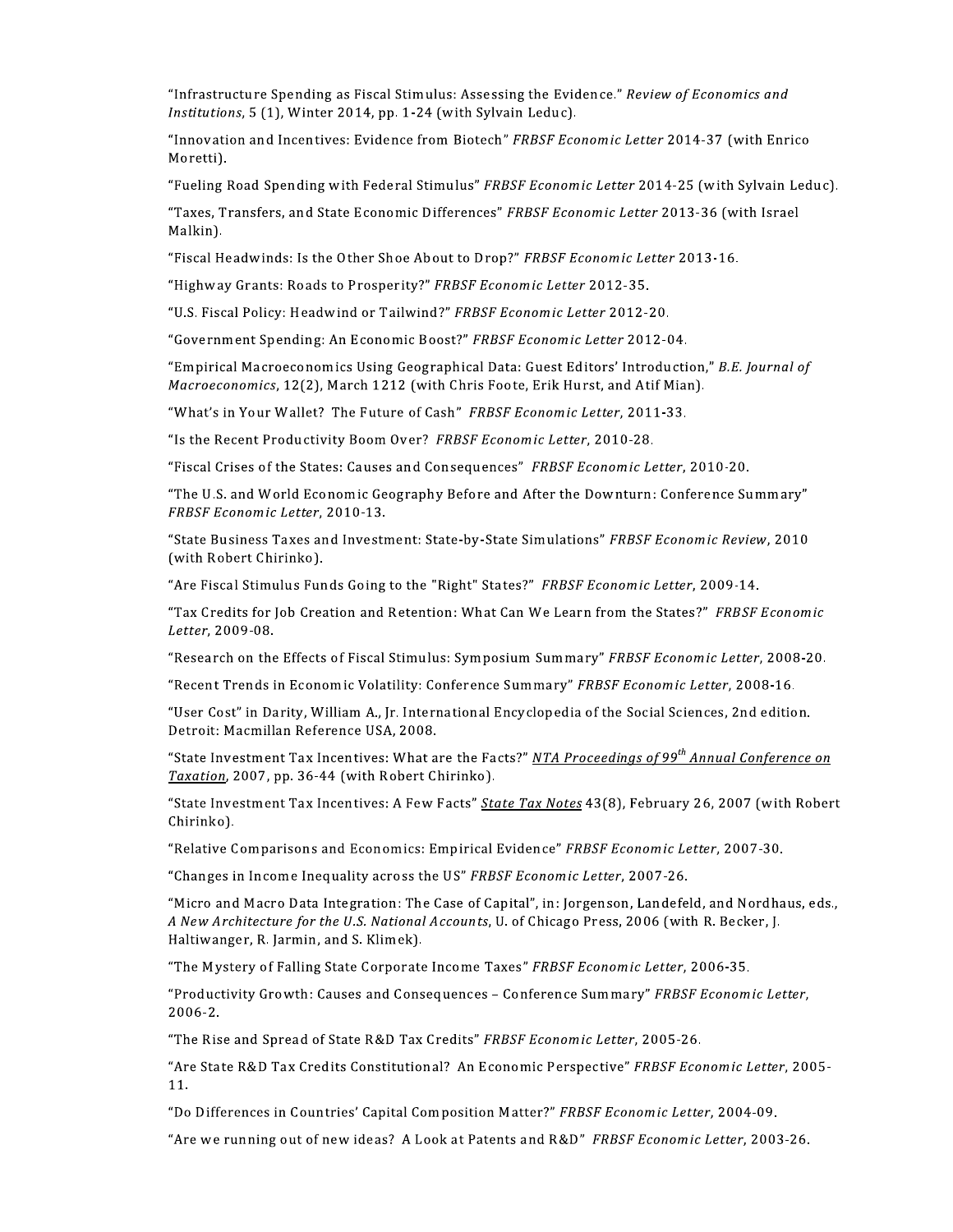"Where to Find the Productivity Gains from Innovation?" FRBSF Economic Letter, 2003-04.

"Productivity in the Twelfth District" FRBSF Economic Letter, 2002-33.

"ETC (embodied technological change), etc." FRBSF Economic Letter, 2002-33.

## **TEACHING**

## **University of Michigan**

INTERMEDIATE MACROECONOMICS (ECON 402) (3 hrs/week lecture, 335 students; 1 hr/week honors discussion section, 20 students) **FALL 2012** 

# **GRANTS/AWARDS**

- Winner of 2020 Referee of the Year Award from National Tax Journal
- Co-Principal (with Robert Chirinko) on \$26,500 "Roadmap for an Entrepreneurial Economy Initiative" grant from Georgia Tech School of Management
- Co-Principal (with Robert Chirinko) on \$10,000 grant from Upjohn Institute for "Employment Tax Credits: Evidence from the States"
- National Institute of Aging research support (data funding) for project, "Relative Status and Well- $\bullet$ Being: Evidence from U.S. Suicide Deaths"

# **MEDIA RELATIONS**

Live interviews on Bloomberg TV and National Public Radio (Marketplace and To The Point). Also appeared on CSPAN2 for Brookings Conference panel on public investment.

Interviewed or cited by Wall Street Journal, New York Times, The Washington Post, The Economist, CNBC, Financial Times, Forbes, AFP, Il Sol, Los Angeles Times, San Francisco Chronicle, and Oakland Tribune.

#### PROFESSIONAL AFFILIATIONS

Member of American Economic Association, Econometric Society, National Tax Association, Urban **Economics Association** 

# **PROFESSIONAL SERVICE**

Referee for: American Economic Review, Econometrica, Quarterly Journal of Economics, Journal of Political Economy, Econometrica, Review of Economics and Statistics; Review of Economic Studies; Review of Financial Studies; Journal of Monetary Economics; Economic Journal; Journal of Business and Economic Statistics; Journal of European Economic Association; Journal of Public Economics; American Economic Journal: Economic Policy; American Economic Journal: Macro; American Economic Journal: Applied Economics; European Economic Review; International Economic Review; Journal of Urban Economics; Journal of International Economics; Review of Economic Dynamics; Journal of Money, Credit, and Banking; Journal of Economic Dynamics and Control; Journal of Economic Growth; National Tax Journal; International Tax and Public Finance; Economic Systems Research; Journal of Productivity Analysis; Canadian Journal of Economics; Southern Economic Journal; Journal of Macroeconomics; Public Finance and Management; Economic Development Quarterly; Research Policy; Health Economics; Health Policy; and B.E. Journal of Economic Analysis & Policy.

Proposal reviewer for National Science Foundation, Center for Economic Studies (U.S. Census Bureau), and Swiss National Science Foundation.

#### Consulting

IMF, Washington, DC. Consulted, IMF Fiscal Monitor (Dec. 2015).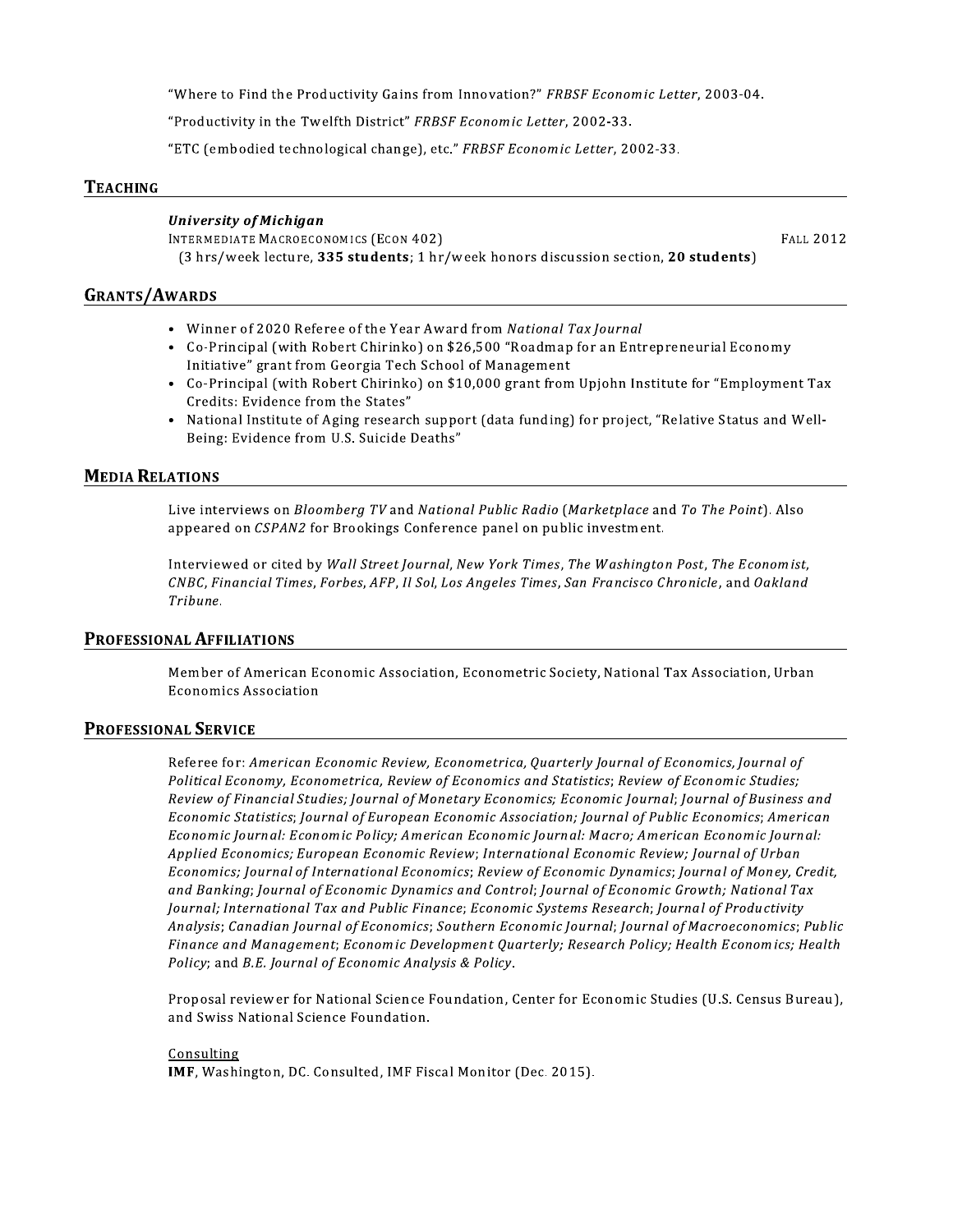National Academy of Sciences, Washington, DC. Prepared report on "Should Transportation Spending be included in a Stimulus Program?" for Transportation Research Board's Committee on "Transportation Investments in Response to Economic Downturns" (Sept. 2012).

National Academy of Sciences and National Institutes of Health, San Francisco, CA. Presented on "Fiscal Incentives for Research" to the Next Generation Researchers Initiative Committee (Sept. 2017).

Conference Organization

Co-organizer of Tech Economist MeetUp conference, San Francisco, CA, June 2017.

Co-organizer of the biennial conference sponsored by the Center for the Study of Innovation and Productivity (CSIP) at Federal Reserve Bank of San Francisco, November 2005 and 2007.

Co-organizer (with Chris Foote, Atif Mian, and Erik Hurst) of joint Berkeley Electronic Journal-Macroeconomics and Federal Reserve Bank of San Francisco "Conference on Empirical Macroeconomics Using Geographical Data," March 18, 2011.

Co-organizer of 2013 Annual Conference of Federal Reserve Committee on Regional Economic Analysis at Federal Reserve Bank of San Francisco, October 2013.

#### **INVITED PRESENTATIONS**

Federal Reserve Bank of New York. May 2020 (Virtual). Presented "Taxing Billionaires: Estate Taxes and the Geographical Location of the Forbes 400."

Federal Reserve Bank of Cleveland. February 2020. Presented "Taxing Billionaires: Estate Taxes and the Geographical Location of the Forbes 400."

University of Utah Tax Invitational (U-TAXI). June 2019. Presented "Taxing Billionaires: Estate Taxes and the Geographical Location of the Forbes 400."

Association of Environmental and Resource Economics (AERE) Annual Meetings. May 2019. Presented "The Local Economic Impact of Natural Disasters."

Banco Central do Brasil Annual Inflation Targeting Conference. Rio de Janeiro. May 2019. Presented "Taking the Fed at its Word: A New Approach to Estimating Central Bank Objectives using Text Analysis."

University of Nevada, Reno, NV. April 2019. Presented "Taxing Billionaires: Estate Taxes and the Geographical Location of the Forbes 400."

NABE Tech Economists Meet-Up. San Francisco, CA. April 2019. Presented "Taking the Fed at its Word: A New Approach to Estimating Central Bank Objectives using Text Analysis."

Federal Reserve Board of Governors, Applied Micro Seminar Series. Nov. 2018. Presented "Clearing the Fog: The Predictive Power of Weather for Employment Reports and their Asset Price Responses"

University of Virginia, Darden School of Business. Charlottesville, VA, Feb. 2018. Presented "Clearing the Fog: The Predictive Power of Weather for Employment Reports and their Asset Price Responses."

Association of Environmental and Resource Economics (AERE), ASSA Meetings, Philadelphia, PA, Jan. 2018. Presented "The Impact of Weather on Local Employment: Using Big Data on Small Places."

Urban Economics Association Meetings, Vancouver, Nov. 2017. Presented "The Impact of Weather on Local Employment: Using Big Data on Small Places."

XII Conference on Real-Time Data Analysis, Methods and Applications, Banco de Espana, Madrid, Oct. 2017. Presented "Clearing the Fog: The Predictive Power of Weather for Employment Reports and their Asset Price Responses."

NBER Summer Institute, Workshop on Forecasting and Empirical Methods, Cambridge, MA, July 2017. Presented "Clearing the Fog: The Predictive Power of Weather for Employment Reports and their Asset Price Responses."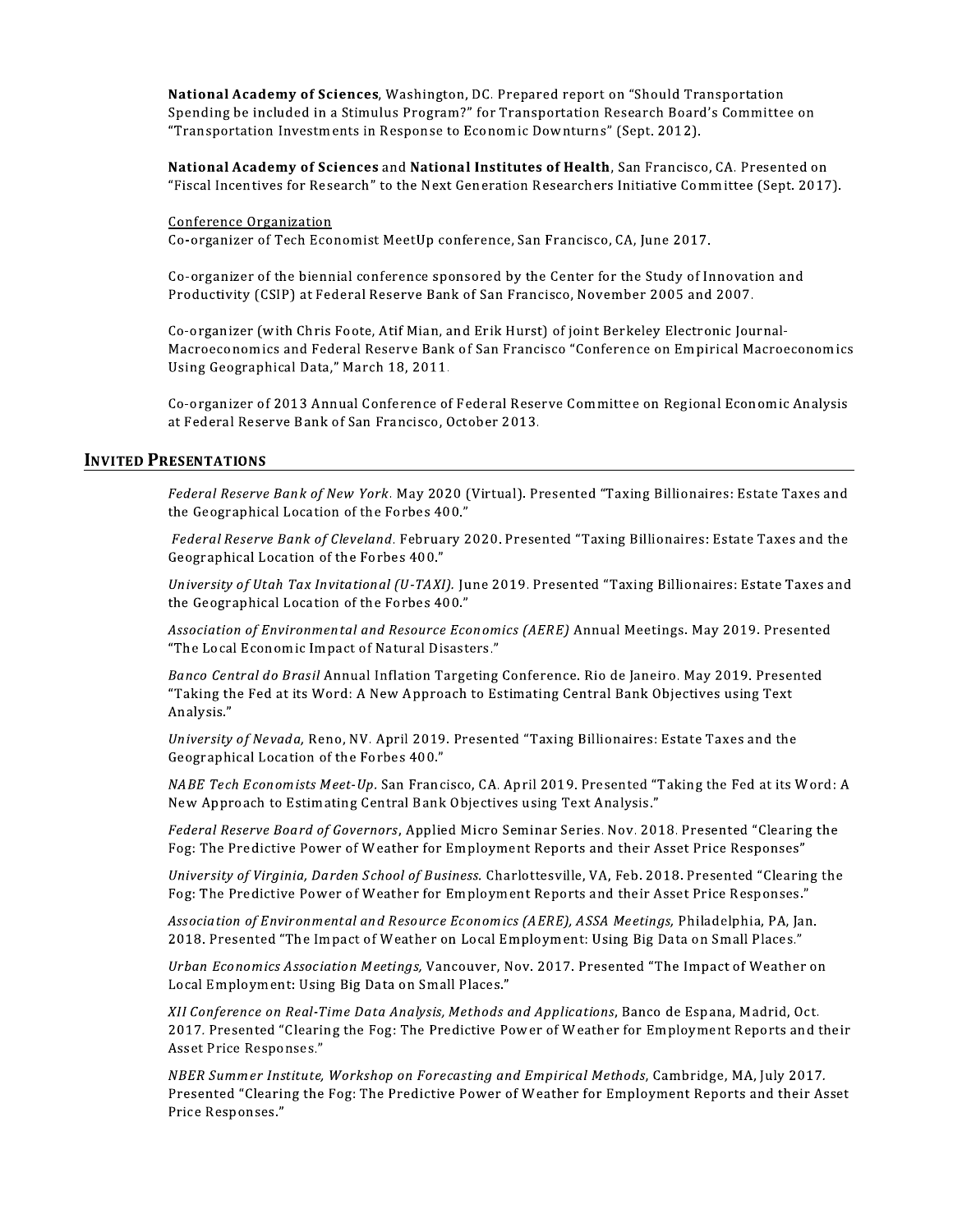Urban Economics Association Euro

o*pean Meetings,* Copenhagen, May 2017. Presented "The Impact of<br>Jsing Big Data on Small Places."<br>oulouse, France, June 2016. Presented "The Effect of State Taxes on t<br>rners: Evidence from Star Scientists."<br>*Cinance*, Lake Urban Economics Association European Meetings, Copenhagen, May 2017. Presented<br>Weather on Local Employment: Using Big Data on Small Places."<br>Society of Economic Dynamics, Toulouse, France, June 2016. Presented "The Effect Society of Economic Dynami Association European Meetings, Copenhagen, May 2017. Presented "The Impact of<br>
I Employment: Using Big Data on Small Places."<br>
mic Dynamics, Toulouse, France, June 2016. Presented "The Effect of State Taxes on the<br>
ation o Urban Economics Association European Meetings, Copenhagen, May 2017. Presented "The<br>Weather on Local Employment: Using Big Data on Small Places."<br>Society of Economic Dynamics, Toulouse, France, June 2016. Presented "The Ef n *Economics Association European Meetings,* Copenhagen, May 2017. Presented "The Impact of<br>her on Local Employment: Using Big Data on Small Places."<br>*ty of Economic Dynamics*, Toulouse, France, June 2016. Presented "The E Urban Economics Association European Meetings, Copenhagen, May 2017. Presented "The Weather on Local Employment: Using Big Data on Small Places."<br>
Society of Economic Dynamics, Toulouse, France, June 2016. Presented "The E res Association Laropean meetings, copeningen, may 2017. Tresented The Impact of<br>cal Employment: Using Big Data on Small Places."<br>
nomic Dynamics, Toulouse, France, June 2016. Presented "The Effect of State Taxes on the<br>
o

International Institute of Public Finance, Lake Tahoe, NV, August 2015. Presented "Job Creation Tax<br>Credits, Fiscal Foresight, and Job Growth: Evidence from U.S. States."

Urban Economi

weather on Local Employment. Osing Big Data on Sman Fraces.<br>
Society of Economic Dynamics, Toulouse, France, June 2016. Presented "The Effect of S<br>
Geographical Location of Top Earners: Evidence from Star Scientists."<br>
Int Society of accountry bythantics, Foundase, France, Integration of Top Earners: Evidence from Star Scientists."<br>
International Institute of Public Finance, Lake Tahoe, NV, August 2015. Presented "Job Creation Tax<br>
Credits, *International Institute of Public Finance*, Lake Tahoe, NV, August 2015. Presented "Job Creation Tax<br>Credits, Fiscal Foresight, and Job Growth: Evidence from U.S. States."<br>
Urban Economic Association, Portland, OR, Nov. 2 merhational institute of Fubilit Finance, Lake Tanoe, NV, August 201<br>Credits, Fiscal Foresight, and Job Growth: Evidence from U.S. States."<br>Urban Economic Association, Portland, OR, Nov. 2015. Presented "Ta<br>Do Star Scienti Mıgratıon Work ic Association, Portland, OR, Nov. 2015. Presented "Taxation, Migration, and Inno<br>sts Move in Response to Interstate Tax Differentials?"<br>Boston, MA, Jan 2015. Presented "The Declining Labor Share: The View from the :<br>Tampa

IZA Annual Migration Confere.

oran Economic Associator), For indial, Or, Nov. 2013. Tresented Taxanoni, Migracion, and Innovation.<br>
Do Star Scientists Move in Response to Interstate Tax Differentials?"<br>
AEA Meetings, Boston, MA, Jan 2015. Presented "Ta *Bo Stal Scientists Move In Respo.*<br>*AEA Meetings, Boston, MA, Jan 20*<br>*NTA Meetings, Tampa, FL, Nov 2C*<br>*Move in Response to Interstate T<br><i>Migration Workshop, Barcelona C*<br>Presented "Taxation, Migration, a<br>Differentials?" In 2015, Fresented The Dechning Labor Share. The View Hom the states<br>ov 2014, Presented "Taxation, Migration, and Innovation: Do Star Scientist<br>ate Tax Differentials?"<br>ona Graduate School of Economics Summer Forum, June 17 *NTA Meetings,* Tampa, FL, Nov 2014. Presented "Taxation, Migration, and Innovation: Do Star Scien<br>Move in Response to Interstate Tax Differentials?"<br>*Migration Workshop, Barcelona Graduate School of Economics Summer Forum* Workshop on Fiscal Federalism, reristate Tax Dinerentians:<br>arcelona Graduate School of Economics Summer Forum, June 17, 2014.<br>igration, and Innovation: Do Star Scientists Move in Response to Interstate ?<br>ionference, May 31, 2014, Bonn, Germany. Presente *Migration Workshop,* Barcelona Graduate School of Economics Summer Forum, June 17, 2014.<br>Presented "Taxation, Migration, and Innovation: Do Star Scientists Move in Response to Interstate Tax<br>Differentials?"<br>IZA Annual Mig the 2009 Recovery Act." ration Conference, May 31, 2014, Bonn, Germany. Presented "Taxation, Migration, and<br>Star Scientists Move in Response to Interstate Tax Differentials?"<br>Scal Federalism, Barcelona Institute of Economics (IEB), Barcelona, Jun *IZA Annual Migration Conference, Nay 31, 2014, Bonn, Germany. Presented "Taxation, Migration, Innovation: Do Star Scientists Move in Response to Interstate Tax Differentials?"<br>
<i>Workshop on Fiscal Federalism, Barcelona In* response to interstate Tax Differentials:<br>
lona Institute of Economics (IEB), Barcelona, June 14, 2013.<br>
adblocks to Federal Stimulus? Evidence From Highway Grants in<br>
., June 21-24, 2012. Presented "Roads to Prosperity or *Workshop on Fiscal Federalism*, Barcelona Institute of Economics (IEB), Barcelona, June 14, 2013.<br>
Presented "Are State Governments Roadblocks to Federal Stimulus? Evidence From Highway Grants in<br>
the 2009 Recovery Act."<br>

Society of Economic Dynami

NBER Macroeconomics Annual Confere

Western Regional Science Association, Kauai, HI, Feb. 10, 2012. Presented "Fiscal Spending Jobs<br>Multipliers: Evidence from the 2009 American Recovery and Reinvestment Act."

Presented "Are State Gove<br>the 2009 Recovery Act."<br>Society of Economic Dynar<br>Nowhere? Theory and Evi<br>NBER Macroeconomics An<br>Prosperity or Bridges to N<br>Investment."<br>Western Regional Science<br>Multipliers: Evidence from<br>NBER Su of Economic Dynamics, Cyprus, June 21-24, 2012. Presented "Roads to Prosperity or Bridges to<br>re? Theory and Evidence on the Impact of Public Infrastructure Investment."<br>Macroeconomics Annual Conference, Cambridge, MA, Apri Society of Economic Dynamics, Cyprus, June 21-24, 2012. Presented "Roads to Prosperity<br>
Nowhere? Theory and Evidence on the Impact of Public Infrastructure Investment."<br>
NBER Macroeconomics Annual Conference, Cambridge, MA NBER Summer Institute, Workshop on Public Economics, Taxation, and Social Insurance, Cambridge, MA, *NBER Macroeconomics Annual Conference,* Cambridge, MA, April 20, 2012. Presented "Roads to<br>
Prosperity or Bridges to Nowhere? Theory and Evidence on the Impact of Public Infrastructure<br>
Investment."<br>
Western Regional Scie Prosperity or Bridges to Nowher<br>Investment."<br>Western Regional Science Associc<br>Multipliers: Evidence from the 2<br>NBER Summer Institute, Worksho<br>July 26, 2011. Presenting "Fiscal<br>and Reinvestment Act."<br>ASSA Meetings, AEA sess mvestinent.<br>
Western Regional Science Association, Kauai, HI, Feb. 10, 2012. Presented "Fiscal Spending Jobs<br>
Multipliers: Evidence from the 2009 American Recovery and Reinvestment Act."<br>
NBER Summer Institute, Workshop on mantpliers. Evidence from the 2009 American Necovery and Nemivesument Act.<br>
MBER Summer Institute, Workshop on Public Economics, Taxation, and Social Insurance, Cambridge, MA,<br>
July 26, 2011. Presenting "Fiscal Spending Jo *NBER Summer Institute, Workshop on Public Economics, Taxation, and Social I*<br>July 26, 2011. Presenting "Fiscal Spending Jobs Multipliers: Evidence from the<br>and Reinvestment Act."<br>ASSA Meetings, AEA session "Taxes" Denver,

When, and Where?" s" Denver, Jan. 7, 2011. Presented "Job Creation Tax Credits: Whether,<br>s, Chicago, Nov. 20, 2010. Presented "Fiscal Spending Jobs Multipliers:<br>n Recovery and Reinvestment Act."<br>ess, Shanghai, Aug. 18, 2010. Presented "Tax

Econometric Society World Congre Solution meetings, cincago, Nov. 20, 2010. Tresented Priscal spending jobs mult<br>the 2009 American Recovery and Reinvestment Act."<br>*Noiety World Congress*, Shanghai, Aug. 18, 2010. Presented "Tax Competition amor<br>to the Bot

University of Washington Conference on Regional Institutions for Innovation and Productivity, Seattle, Experience on Riding and Routers, Sultanger and Productivity, Seattly<br>and the Bottom or Riding on a See-saw?"<br>O. Presented "Technology Innovations: Powering or Pummeling the Economy?"<br>O. Presented "Technology Innovations:

Urban Economi Whether, When, and Where?"

ASSA Meetings, AEA session "Taxes" Denver, Jan. 7, 2011. Presented "J<br>When, and Where?"<br>Wational Tax Association Meetings, Chicago, Nov. 20, 2010. Presented<br>Evidence from the 2009 American Recovery and Reinvestment Act."<br>E When, and Where:<br> *National Tax Association Meetings,* Chicago, Nov. 20, 2010. Presented "Fiscal Spending Jobs N<br>
Evidence from the 2009 American Recovery and Reinvestment Act."<br> *Econometric Society World Congress,* Shang North Americ Credit: Whether, When, and Where?"

<code>LSIP</code> "Happiness and Economics" Work

*Western Regional Science Association Meetings,* Napa, CA, Feb. 24, 2009. Presented "Can Lower Taxes Be<br>Bought? The Role of Business Rent-Seeking in Tax Competition Among U.S. States."

The on Regional Institutions for Innovation and Troductivity, seatded<br>Diagy Innovations: Powering or Pummeling the Economy?"<br>Francisco, Nov. 19, 2009. Presented "Job Creation Tax Credit:<br>Association, Denver, Nov. 19, 2009. *Hynn 9, 2010.* Tresented Technology Innovation<br> *Urban Economic Association*, San Francisco, Nov.<br> *Whether, When, and Where?"*<br> *North American Regional Science Association*, De<br>
Credit: Whether, When, and Where?"<br> *CSIP* Economic Association, San Francisco, Rov. 12, 2009. Tresented Job Creation Tax Creati.<br>
Fr. When, and Where?"<br>
Merrican Regional Science Association, Denver, Nov. 19, 2009. Presented "Job Creation Tax<br>
Whether, When, and W Whether, when, and where:<br>North American Regional Science Association, Denver, Nov. 19, 2009. Presented "Job Creation Tax<br>Credit: Whether, When, and Where?"<br>*KSIP "Happiness and Economics" Workshop,* San Francisco, Sept. 1 University of Tennessee Conference on Mobility And Tax Policy: Do Yesterday's Taxes Fit Tomorrow's  $\,$ Economy?, Knoxville, Oct. 2, 2008. Presented "Can Lower Taxes Be Bought? The Role of Business Rent-<br>Seeking in Tax Competition Among U.S. States." *experiment and Winchers:*<br> *experimess and Economics" Workshop,* San Francisco, Sept. 11, 2009. Presented "What Can<br>
ses Research Learn from Suicide Data?"<br> *Regional Science Association Meetings, Napa, CA, Feb. 24, 2009.* CSIP "Happiness and Economics" Workshop, San Francisco, Sept. 11<br>Happiness Research Learn from Suicide Data?"<br>Western Regional Science Association Meetings, Napa, CA, Feb. 24, 2<br>Bought? The Role of Business Rent-Seeking in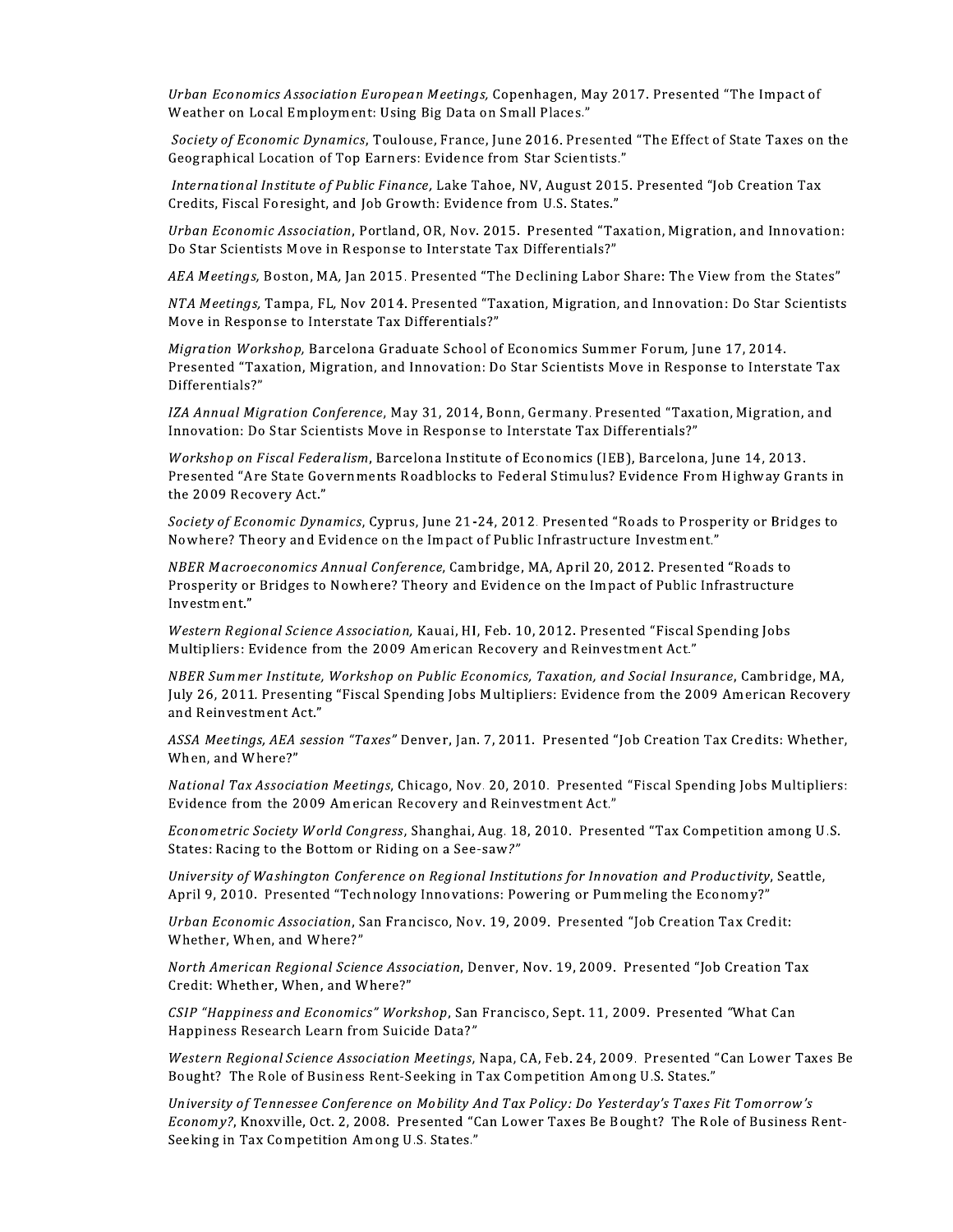European Economic Association Meetings, Milan, Aug. 31, 2008. Presented "Happiness, Unhappiness, and Suicide."

Western Regional Science Association Meetings, Kona, HI, Feb. 20, 2008. Presented "Tax Competition and Factor Mobility: Evidence from the U.S. States."

ASSA Meetings, AEA session "Taxes and Factor Mobility," New Orleans, Jan. 6, 2008. Presented "Tax Competition and Factor Mobility: Evidence from the U.S. States."

Canadian Public Economics Group Session, Canadian Economic Assoc. Meetings, Halifax, May 31, 2007. Presented "Beggar Thy Neighbor? The In-State, Out-of-State, and Aggregate Effects of R&D Tax Credits."

North American Regional Science Council Meetings, Toronto, Nov. 18, 2006. Presented "State Investment Tax Incentives: A Zero-Sum Game?"

National Tax Association Meetings, Boston, Nov. 16, 2006. Presented "State Investment Tax Incentives: What are the Facts?"

American Enterprise Institute, Conference on "Federal Research Tax Credit: A New Lease on Life," Washington, D.C., Nov. 15, 2007. Presented "Effectiveness of R&D Tax Credits: Evidence from the States."

SOLE Meetings, Cambridge, MA, May 5, 2006. Presented "Who Do We Look To? Relative Income, Reference Groups, and Utility?"

ASSA Meetings, AEA session "Relative Income and Utility," Boston, Jan. 6, 2006. Presented "Keeping Up with the Joneses and Staying Ahead of the Smiths: Evidence from Suicide Data."

North American Regional Science Council Meetings, Las Vegas, Nov. 10, 2005. Presented "Beggar Thy Neighbor? The In-State vs. Out-of-State Impact of State R&D Tax Credits."

Inequality and Utility: Experimental and Empirical Approaches, MiRe Workshop, Paris-Jourdan Sciences Economiques (PSE), Paris, June 10-11, 2005. Presented "Keeping Up with the Joneses and Staying Ahead of the Smiths: Evidence from Suicide Data."

SOLE/EALE Meetings, San Francisco, CA, June 3-5, 2005. Presented "Keeping Up with the Joneses and Staying Ahead of the Smiths: Evidence from Suicide Data."

ASSA Meetings, SGE session "Technology: Diffusion, Productivity, and Prices," Philadelphia, PA, January 7, 2005. Presented "IT and Beyond: The Contribution of Heterogeneous Capital to Productivity."

NBER Summer Institute, "Macroeconomics and Productivity" (organized by Basu and Berndt), Cambridge, MA, July 21, 2004. Presented "IT and Beyond: The Contribution of Heterogeneous Capital to Productivity."

Architecture for the National Accounts Conference, (organized by Jorgenson, Landefeld, and Nordhaus), Washington, DC, April 16-17, 2004. Presented "Micro and Macro Data Integration: The Case of Capital" (co-authored with Becker, Haltiwanger, Jarmin, and Klimek).

R&D, Education, and Productivity (organized by Berndt, Hulten, Mairesse, and Trajtenberg), Paris, France, August 26, 2003. Presented "Importing Technology" (co-authored with Francesco Caselli).

Carnegie-Rochester Conference on Public Policy, Rochester, NY, April 25, 2003. Presented "Importing Technology" (co-authored with Francesco Caselli).

Technological Change, conference sponsored by Federal Reserve Bank of San Francisco, November 14, 2002. Presented "Importing Technology" (co-authored with Francesco Caselli).

14<sup>th</sup> International Conference on Input-Output Techniques, Montreal, Quebec, Canada, October 14, 2002. Presented "Embodying Embodiment in a Structural, Macroeconomic Input-Output Model."

ASSA Meetings, AEA session "New Perspectives on the Embodiment Hypothesis," Atlanta, GA, January 6, 2002. Presented "Quantifying Embodied Technological Change" (co-authored with Plutarchos Sakellaris).

Productivity Growth: A New Era?, conference sponsored by Federal Reserve Bank of New York, November 2, 2001. Presented "Is Embodied Technological Change the Result of Upstream R&D? Industry-Level Evidence."